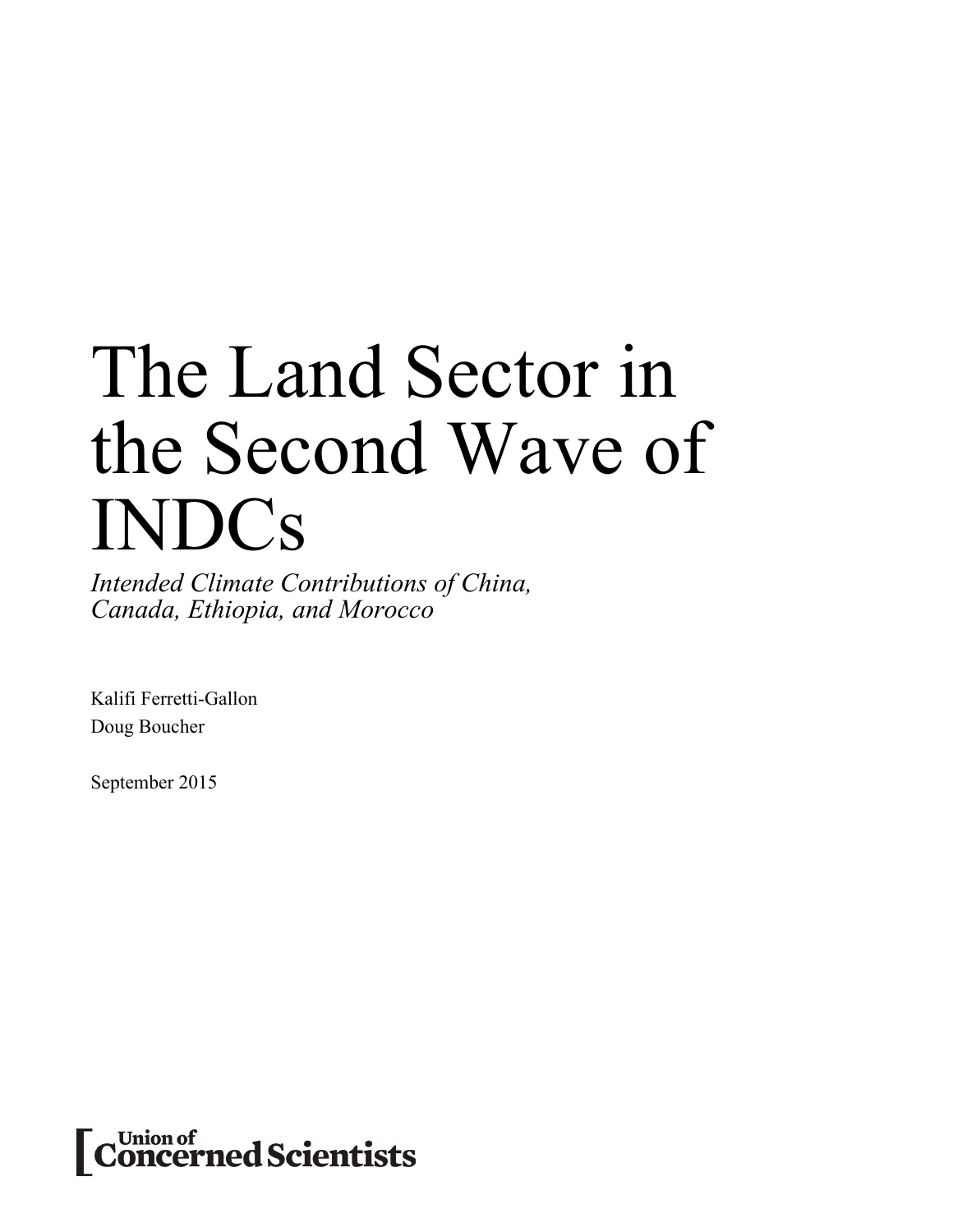© 2015 Union of Concerned Scientists All Rights Reserved

This report was produced by the Tropical Forest and Climate Initiative (TFCI) of the Union of Concerned Scientists. **Doug Boucher** is the director of the TFCI. **Kalifi Ferretti-Gallon** is an analyst with the TFCI.

The Union of Concerned Scientists puts rigorous, independent science to work to solve our planet's most pressing problems. Joining with citizens across the country, we combine technical analysis and effective advocacy to create innovative, practical solutions for a healthy, safe, and sustainable future.

More information about UCS and the Tropical Forest & Climate Initiative is available on the UCS website: *www.ucsusa.org/forests*.

This report is available online (in PDF format) at *www.ucsusa.org/halfwaythere.*

## **ACKNOWLEDGMENTS**

This report was made possible by the generous support of the Climate and Land Use Alliance and UCS members. We are grateful for the help we received from colleagues, including Angela Anderson, Cynthia DeRocco, Jason Funk, Lael Goodman, Alden Meyer, Asha Sharma, Sharon Smith, Susan Tonassi, Bryan Wadsworth, and Mike Wolosin. We especially thank Steve Marcus for his excellent editing of the report.

The opinions expressed herein do not necessarily reflect those of the organizations that funded the work or the individuals who reviewed it. The authors bear sole responsibility for the report's content.

### **NATIONAL HEADQUARTERS**

Two Brattle Square Cambridge, MA 02138-3780 **t** 617.547.5552 **f** 617.864.9405

## **WASHINGTON, DC, OFFICE**

1825 K St. NW, Ste. 800 Washington, DC 20006-1232 **t** 202.223.6133 **f** 202.223.6162

#### **WEST COAST OFFICE**

500 12th St., Suite 340 Oakland, CA 94607-4087 **t** 510.843.1872 **f** 510.843.3785

### **MIDWEST OFFICE**

One N. LaSalle St., Ste. 1904 Chicago, IL 60602-4064 **t** 312.578.1750 **f** 312.578.1751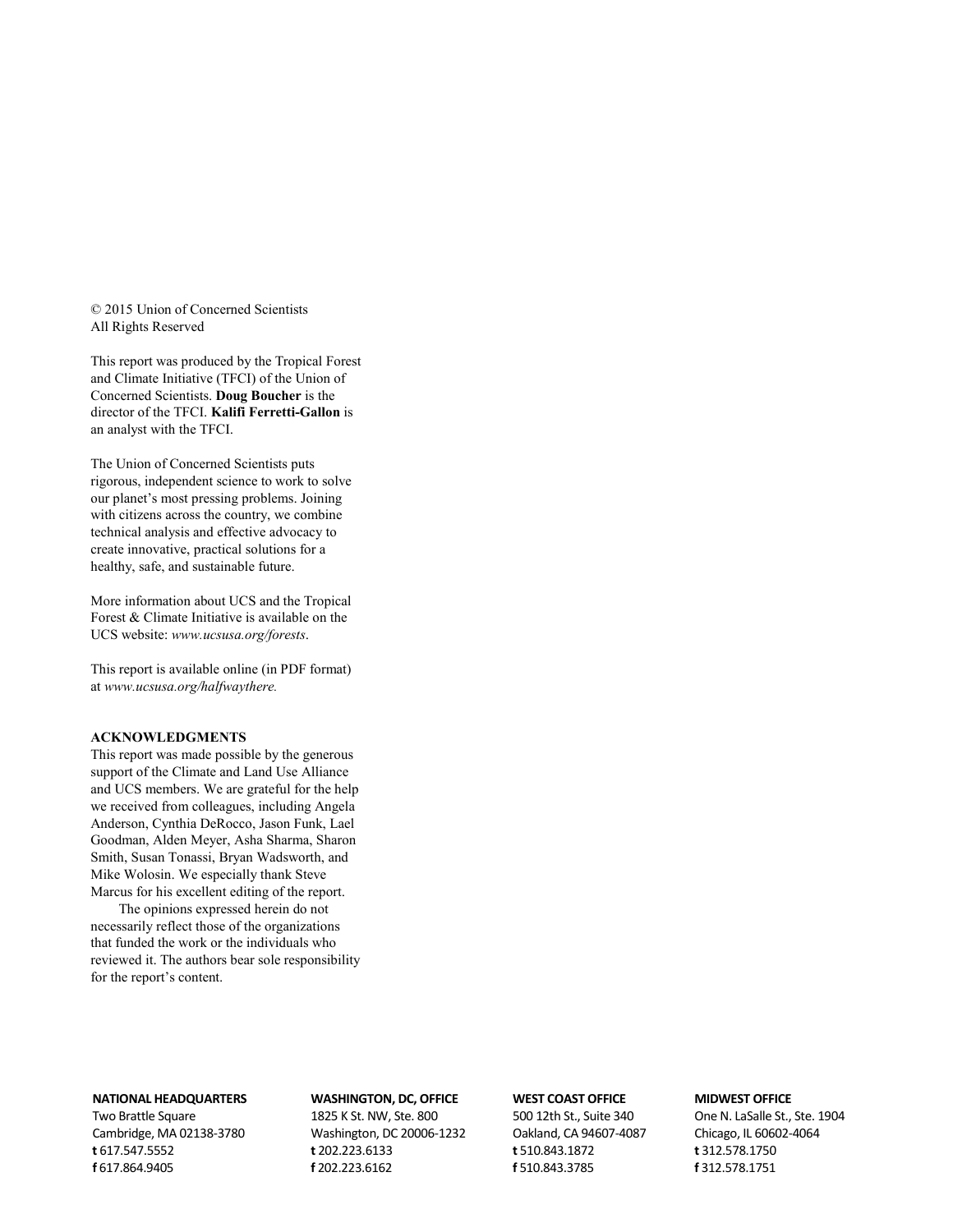## **[EXECUTIVE SUMMARY]**

As of July 2015, a total of 48 countries (20 sovereign nations plus the 28-member European Union) have announced how they plan to contribute, during the years 2020 to 2030, to the international effort to reduce global warming emissions. They are releasing their plans through "intended nationally determined contributions" (INDC) documents, as requested by the United Nations Framework Convention on Climate Change (UNFCCC). In March 2015, as part of the first wave of submissions, seven INDCs were made public. In its report published shortly thereafter, *The Land Sector in the First INDCs*, the Union of Concerned Scientists (UCS) analyzed these INDCs in terms of their commitment to emissions-reducing actions in the land sector (Boucher and Ferretti-Gallon 2015). We noted an ironic contrast—that the INDCs of smaller developing countries were actually more specific about their plans for land-sector actions than those of large developed countries.

Since the release of that first report, the UNFCCC received 14 more INDC submissions (through July), and in this present report the UCS analyzes four of them—the INDCs from China, Canada, Ethiopia, and Morocco. We selected these countries either because of their inclusion in our growing database on land-sector emissions-mitigation potential (China and Canada) or because their intended mitigation efforts prioritize land use efforts (Ethiopia and Morocco). In our analysis below, we compare the quality of the countries' planned land-sector actions, as presented in their respective INDCs, with respect to the submissions' transparency, level of ambition, information about accounting, and degree of specificity. As with the first wave of INDCs, in this new set the smaller developing countries provide more detail on their intended land-sector actions.

The INDCs both of China and Canada are disappointing, though in different ways. China falls short by not presenting a detailed framework on how to account for forest emissions and sequestration, though it is transparent and specific on actions relating to agriculture, forestry, and other land use (AFOLU). Conversely, discussion of the land sector in Canada's INDC is limited to accounting. The document's absence of land-sector emissions-mitigation efforts and of detailed actions makes it impossible to say whether Canada's ambitions adequately reflect its capacities and responsibilities.

The INDCs of both Ethiopia and Morocco, on the other hand, address the land sector in considerable detail, and these documents' transparency and ambition reflect the roles that AFOLU plays in the two countries' respective global warming emissions trends. While Morocco exceeds Ethiopia in its greater attention to agricultural emissions, as well as in its identification of actions that aren't conditional on external financing, both of them surpass China and Canada in the role they expect the land sector to play in their climate change mitigation efforts.

Land use and land use change remain substantial sources of global warming emissions. As the world moves toward an international agreement on climate change in Paris next December, it is crucial that countries present their land sector commitments with transparency and that these commitments are commensurate with countries' mitigation potentials. Within this second wave of INDC submissions, Morocco's INDC stands out—in its acknowledgment of the role of the land sector as a source and sink for emissions, and in its thorough presentation of mitigation efforts.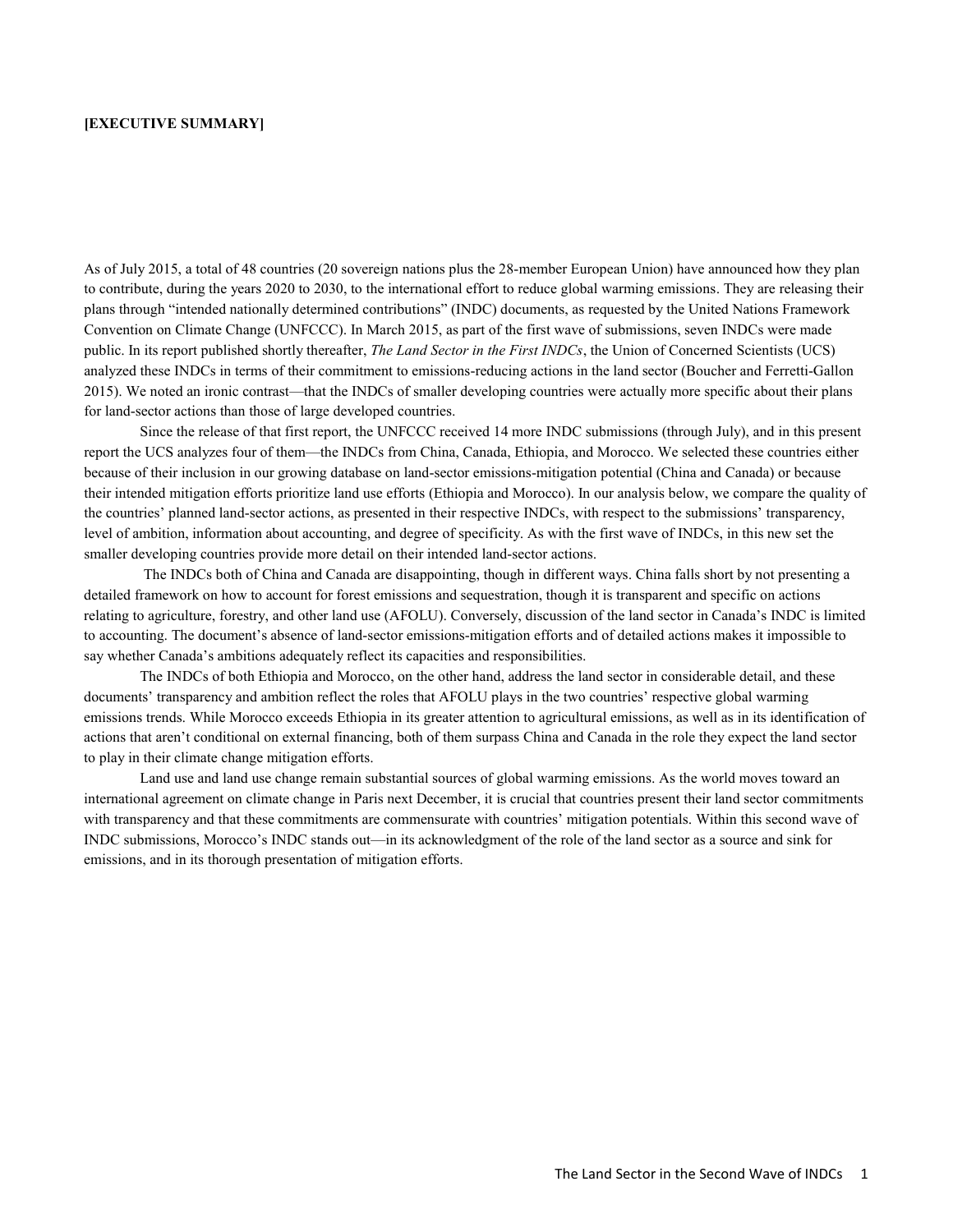## **[INTRODUCTION]**

Since March 2015, 48 countries—20 sovereign nations plus the 28-member European Union, which together account for more than half of the world's global warming emissions—publicly released their "intended nationally determined contributions" (INDCs), documents that ostensibly outline the countries' anticipated efforts to reduce their emissions during the 2020 through 2030 period. Since the Union of Concerned Scientists' (UCS's) analysis of the "first wave" of INDCs earlier this year (Boucher and Ferretti-Gallon 2015), 12 "second wave" countries—including China, the world's top-emitting country (WRI 2015)—have released their own. As with the previous submissions, these recent INDCs were written in response to the request of the United Nations Framework Convention on Climate Change (UNFCCC) that countries "communicate their intended nationally determined contributions well in advance of the 21st session of the Conference of the Parties , in a manner that facilitates clarity, transparency, and understanding" (UNFCCC 2014).

In this white paper, the UCS analyzes four of the most recent INDCs—those of China, Canada, Ethiopia, and Morocco. We select these four countries for one of two different reasons: either because of their substantial contributions to global warming emissions in general and to land-use emissions in particular (the cases of China and Canada); or because of the significance of the countries' land sector as a national source, and national solution, for global warming emissions (Ethiopia and Morocco). The inclusion of the latter two nations is especially important; countries whose emissions reductions depend mostly on land use management strategies may well provide other (often, developing) countries with insights into various ways of reducing their own national land sector emissions.

In each of our INDC analyses, we focus on "agriculture, forestry, and other land use" (AFOLU), the term used by the most recent *Assessment Report of the Intergovernmental Panel on Climate Change* (IPCC) (Smith et al. 2014). AFOLU has high priority not only because of its copious global warming emissions—estimates range from 21 to 24 percent of the world's inventory (Smith et al. 2014; Tubiello et al. 2015)—but also because of the sector's potential to reduce them. For example, because the world's forests act as  $CO_2$  sinks—they remove (or "sequester") carbon from the atmosphere—lowering the rates of deforestation (enhancing forest preservation) is critical to reducing climate change.

Our previous white paper pointed out the ironic contrast between the transparency of small developing countries' INDCs and the ambiguity of those from the developed countries. This trend remains evident in the present analyses. Canada's INDC almost completely ignores potential mitigation actions in the land sector. Much of its discussion is limited to accounting approaches. While China does a better job than Canada at identifying efforts that would result in land sector emissions reductions, it fails to differentiate between new and existing programs.

In 2014, the UCS analyzed the land-sector mitigation potentials of eight of the world's most prolific global warming emitters: the United States, the European Union, Mexico, China, India, Brazil, Indonesia, and the Democratic Republic of the Congo. Our results, based on estimates in the literature, were presented in the report *Halfway There? What the Land Sector Can Contribute to Closing the Emissions Gap* (Boucher and Ferretti-Gallon 2014). The title reflected the report's main finding—that over half of the gap between what countries intend to do to reduce emissions and what is needed to avoid dangerous climate change (UNEP 20[1](#page-3-0)4) could be closed by stronger actions in the land sector.<sup>1</sup> Thus it is critical to discern how much of their respective potentials they each propose to realize.

# **How We Analyze the INDCs**

As in the first white paper, our INDC analyses in the second are based on several key criteria:

<span id="page-3-0"></span><sup>1</sup> The complete database and the methodology we used in the report are available online at *www.ucsusa.org/halfwaythere*.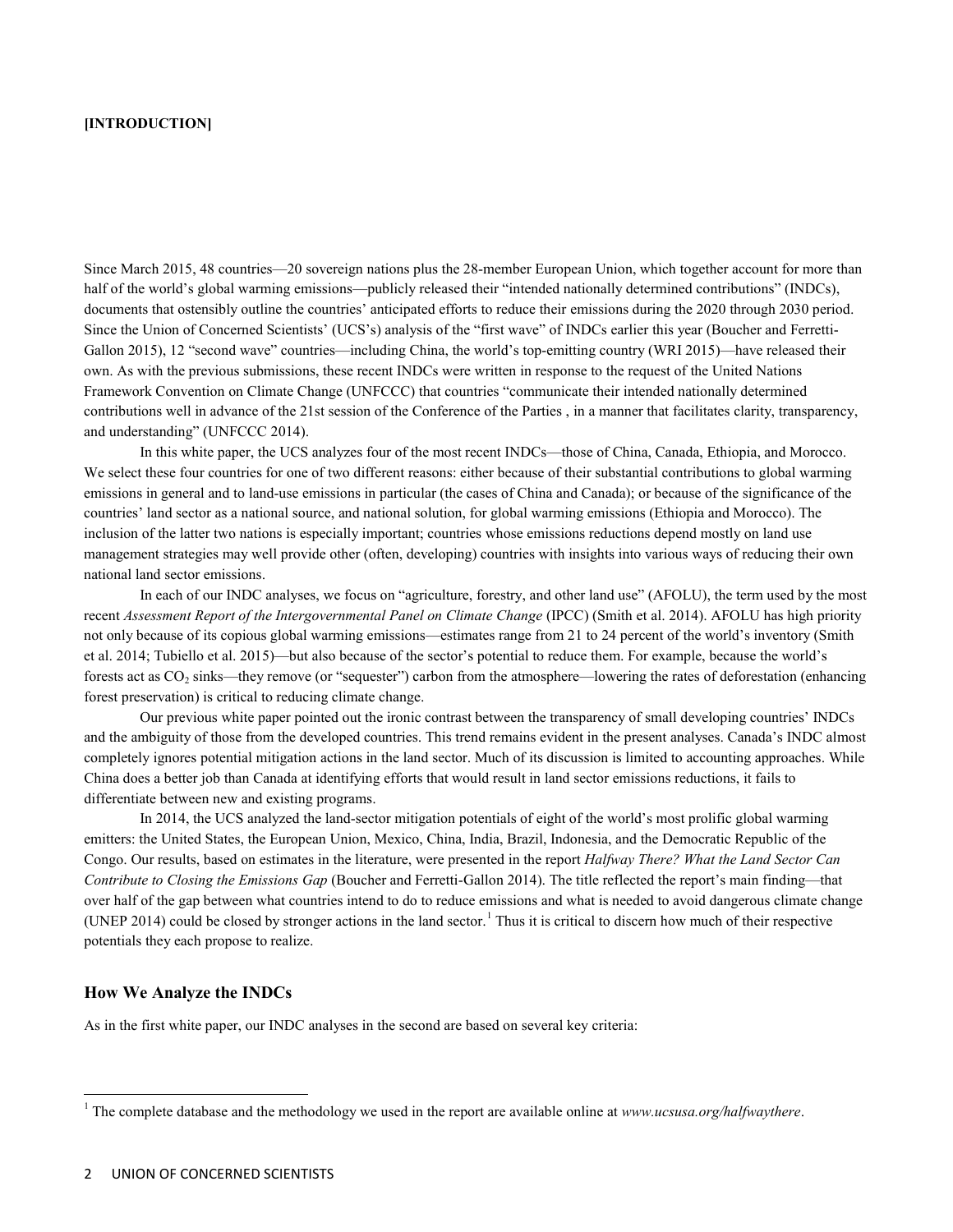First, we ask how **transparent** a country has been with respect to the land sector. How much information does the INDC provide about its AFOLU-related plans? Are the estimates quantitative? Does the document make clear whether all of country's land is included, the time period covered, and the baseline from which reductions are to be made? In other words, does the INDC give other countries enough detail to understand what this country intends to do?

Second, we distinguish between information on **accounting** and information on **action.** Accounting criteria for land-use emissions have been addressed in depth in the UNFCCC negotiations for nearly two decades. In particular, the discussions on "reducing emissions from deforestation and forest degradation" (REDD+), mostly concerning tropical developing nations; and the discussions on "land use, land use change, and forestry" (LULUCF), which pertain mostly to temperate and boreal developed nations, have produced detailed frameworks on how to account for forest emissions and sequestration.

Although accounting is important to the scientific integrity of the system, accounting is not the same thing as action. Thus we ask whether an INDC says not only how the country plans to calculate its net emissions but also what it intends to do to reduce them.

Finally, to the degree that the data in the INDC allow, we gauge the country's **ambition** with respect to its land sector. Does the country plan to realize its potential for AFOLU-related reductions, as estimated in the literature and summarized in *Halfway There?* Or is it falling short?

In assessing ambition, we take two things into account: the quantitative estimates of mitigation potential; and **common but differentiated responsibilities** (a fundamental principle of the UNFCCC). This principle means that the socioeconomic reality of the country, as well as its past contributions to global warming, need to be considered. It also means that developed countries are generally expected to do more than developing ones, relative to their mitigation potentials, both because they can and should.

Our analyses of the INDCs of China, Canada, Ethiopia, and Morocco are presented in turn below.

# **China**

*In Halfway There*?, we found that China has significant potential for land sector-related reductions in the 2020s. Taking both agriculture and forests into account, and including reduced emissions as well as increased sequestration, the scientific literature indicated that China's land sector could contribute about 1.1 Gt  $CO<sub>2</sub>$ eq per year to the mitigation of global warming (Boucher and Ferretti-Gallon 2014).

China's INDC puts significant emphasis on the land sectors, including both forest and agriculture in its policies and actions. The INDC establishes an increase in forest area as one of four main climate actions, with the goal of a forest stock volume increase of 4.5 billion cubic meters relative to 2005 levels. Regarding agriculture, China plans to mitigate methane emissions through rice field management and reduce nitrous oxide emissions by achieving zero growth in fertilizer utilization by 2020.

Transparency is evident in the INDC because the land sector targets are specific and quantitative, and strategies on land sector emissions mitigation are discussed throughout the text. China's document outlines sound land-management and emissionsmitigation policies that include enhanced forest management (through afforestation, promotion of voluntary tree planting, natural forest protection, and grassland restoration) and improved agricultural strategies (through the promotion of low-carbon development and improved efficiency in farming).

While these actions are indeed impressive in scope and commitment, China's INDC is limited by the lack of any detail on its intended accounting approaches, as well as by the lack of distinction between new and existing actions. The only mention of accounting is China's stated intention to generally improve and strengthen its accounting system, but the INDC doesn't say how the country plans to establish an accounting framework. While this omission adds a degree of opacity to the document, China's clear commitment to reducing agricultural emissions and increasing carbon sequestration capacity suggests that adopting an accounting system for its land sector may simply be a matter of time.

More critically, China's INDC does not distinguish between goals the nation expects to realize through previously implemented programs and those achieved through additional future efforts. In other words, is China committing to do more, or just to maintain previous momentum, with regard to its land sector? For instance, China has been engaged in massive reforestation efforts since the late 1970s (Woetzel, Joerss, and Bradley 2009). Its forest area and resulting sequestration potential have been increasing, and likely will continue to increase, based on these older efforts (Huang and Xu 2012). Therefore it remains unclear as to whether China's intended increase in forest stock would be an outcome of newly implemented policies or simply a result of existing policy.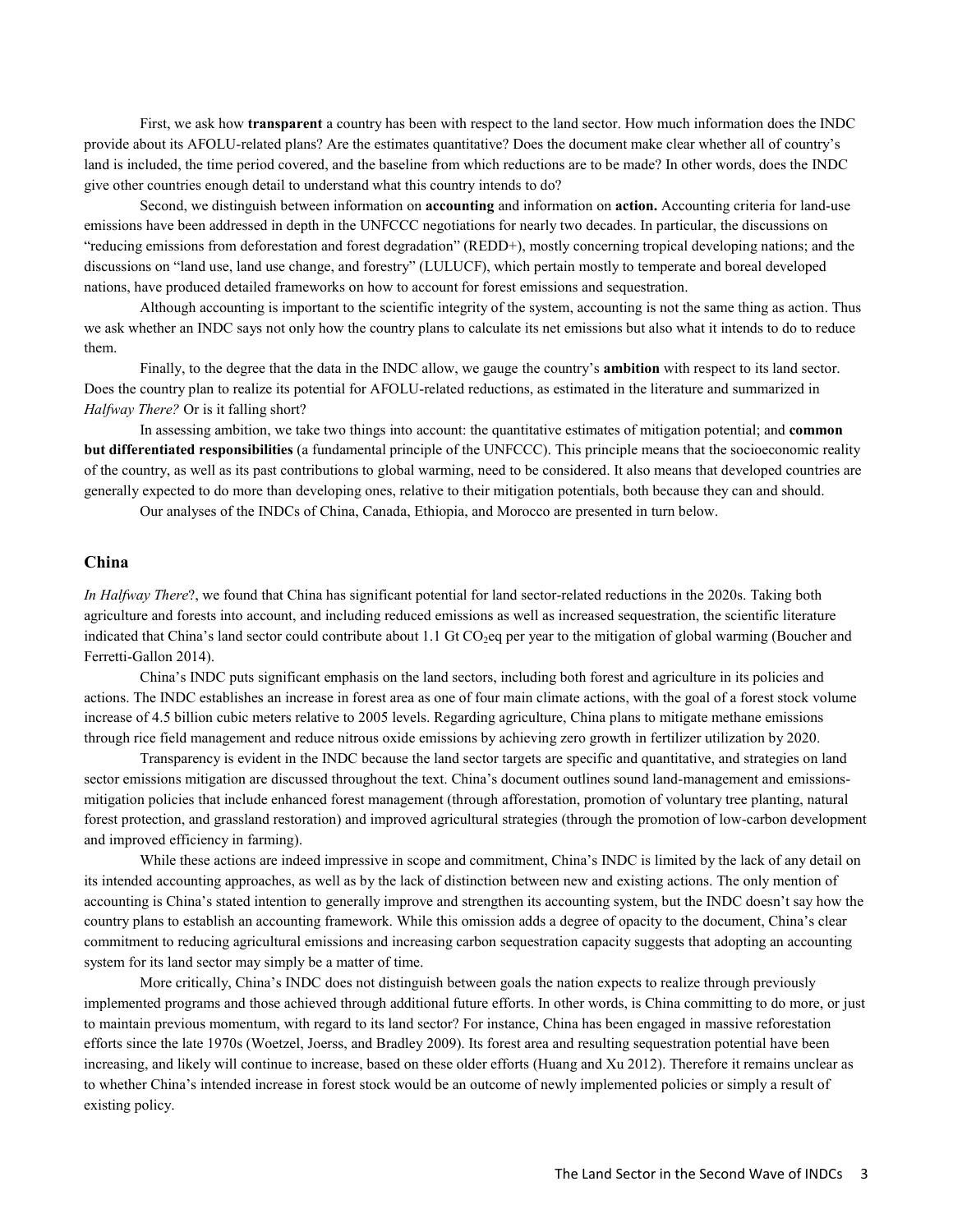In any case, global warming emissions reductions in the land sector remain a basic objective of anticipated efforts listed in China's INDC. And given the country's significant mitigation potential, its ambition and expected actions in agriculture and forestry to fulfill that potential will be important contributions to worldwide endeavors for decreasing emissions.

# **Canada**

In contrast with the submission from China, Canada's INDC is weak in terms of its transparency, specificity, and ambition for the land sector.

The literature indicates that changes in Canada's land use policy could reduce emissions by a total of  $0.6$  Gt  $CO<sub>2</sub>e$  in 2020 and 0.8 Gt CO<sub>2</sub>e in 2030 (Bajželj et al. 2014; Chen et al. 2000). But while the potential for AFOLU-related mitigation in Canada is substantial and well within the country's capacity, Canada's INDC contains no specific policies for reducing related emissions.

Much of Canada's INDC text addresses its transportation and energy sectors, but discussion on analogous land sector emissions is absent. For instance, the INDC declares that Canada will address methane emissions from the oil and gas sector, but it makes no mention of reducing methane emissions from the country's agricultural sector in general or from livestock in particular. Although the energy sector does account for about 50 percent of total methane emissions (8 percent of all-sector emissions), agricultural methane emissions are also significant, accounting for 30 percent of the methane total (5 percent of all-sector emissions) (World Bank 2015).

The only reference in the INDC to Canada's land sector is its mention of an AFOLU accounting approach. Here, the INDC specifies a scientifically recognized "net-net" method for land sector emissions accounting, and it states Canada's intention to account for harvested wood products.

While Canada doesn't specify land use-related actions, it does stipulate an exception to their scope. Of considerable concern to us is the fact Canada's INDC asserts that the country will omit naturally occurring emissions from its land use accounting. As we noted in our previous white paper, *The Land Sector in the First INDCs*, this exclusion is allowed by UNFCCC and IPCCC rules, but it only makes sense if the natural contribution to emissions is truly beyond human control (Boucher and Ferretti-Gallon 2015). Much of Canada's forest-related emissions at present are the results of fire outbreaks and beetle infestations, both of which are amenable to human intervention through adaptive forest management.

Forest fires in the boreal region add substantially to Canadian global warming emissions, and these fires have been increasing in duration and extent over the last decade due to changes in management practices and to climate change (Canadell et al. 2007.) Moreover, these emissions will likely continue to climb, as studies project that forest fire incidence in Canada will have increased 25 percent by 2030 (Wotton, Nock, and Flannigan 2010).

Further, a warming climate in Canada has contributed to an outbreak of the mountain pine beetle, resulting in widespread tree mortality, reduced carbon uptake in forests, and increased release of emissions from decay (Kurz et al. 2008). The concern is that Canada's stated exclusion of emissions related to natural disturbances might apply to forest fires and beetle outbreaks. Instead, improvements in boreal forest management to help reduce the frequency and severity of these occurrences ought to be included in Canada's national strategy.

The INDC's lack of any specific mitigation actions in the land use sector, together with exclusion of natural disturbances, significantly impairs Canada's potential emissions reduction. These omissions render Canada's INDC problematic with regard to transparency, action, and ambition.

# **Ethiopia**

Because we lacked estimates of Ethiopia and Morocco's land sector mitigation potentials as a basis for comparison, our analysis of their INDCs isn't as detailed as the above discussions. However, the strength of these two countries' commitments is worth noting.

Ethiopia's focus on the land sector in its INDC is substantial, likely because the sector is the primary source of the country's global warming emissions. The INDC notes that 88 percent (132 Mt CO<sub>2</sub>e) of Ethiopia's total emissions (151 Mt CO<sub>2</sub>e) in 2010 came from its land sector (including livestock, crop cultivation, and deforestation). It is therefore expected that the majority of the country's emissions mitigations will come from agriculture- and forest-related actions.

Ethiopia's goals for land sector emissions reductions are specific. The INDC indicates that the country's planned emissions reductions are 130 Mt CO<sub>2</sub>e from forests and 90 Mt CO<sub>2</sub>e from agriculture by 2030. Together, these two emissions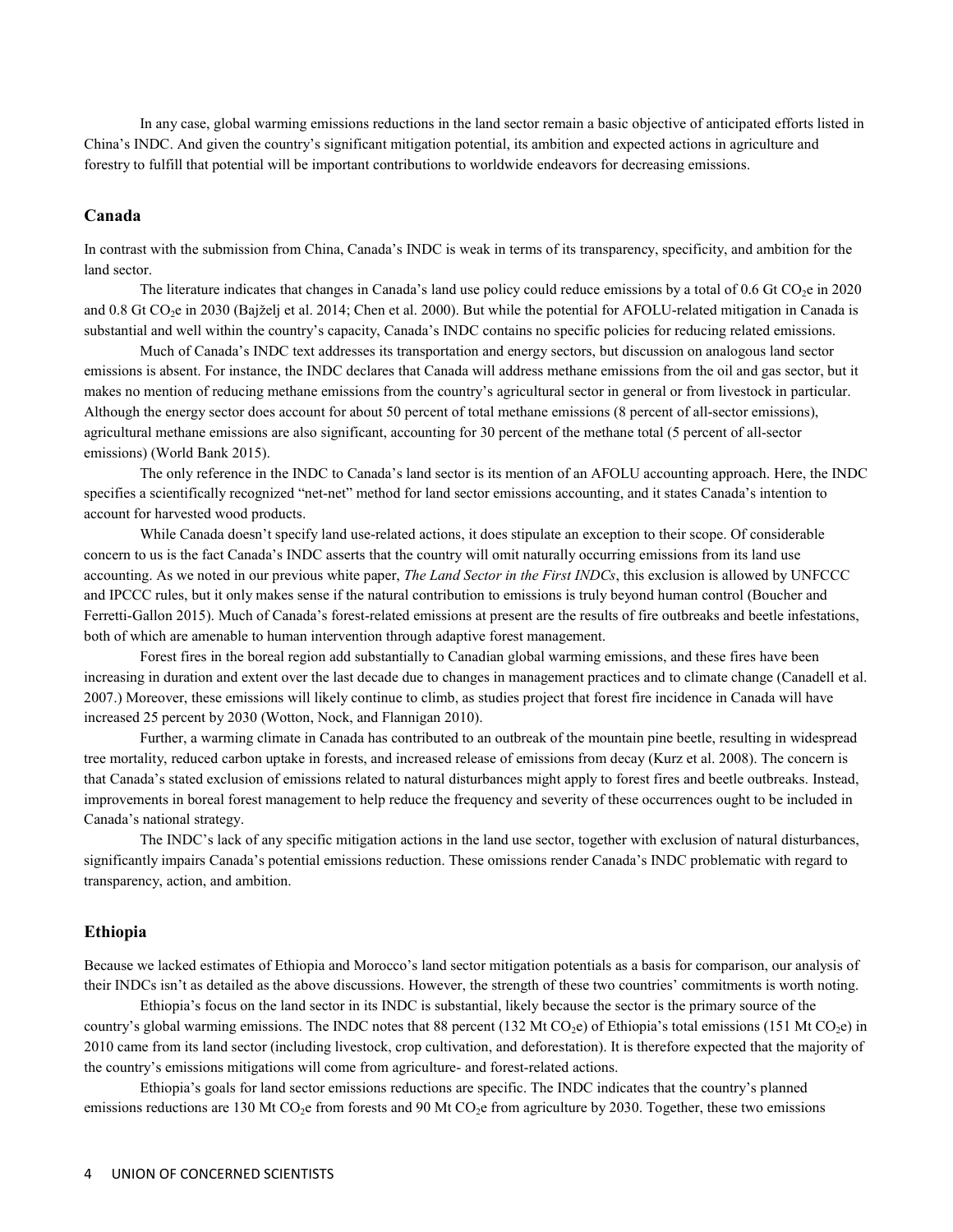reductions constitute 86 percent of the country's all-sector mitigation scenario (255 Mt CO<sub>2</sub>e). The INDC doesn't specify accounting measures, but it vaguely suggests that Ethiopia supports the development of robust rules to ensure accuracy and transparency.

Similarly, activities to achieve the reductions are not as specific as the reductions themselves; the INDC goes into more detail on related adaptation efforts. Ethiopia does outline forest-related objectives, including an increase of forest cover (by 7 million hectares) and improved wood-stove efficiency (with an expected reduction rate of 50 Mt CO<sub>2</sub>e per year by 2030). However, agricultural activities are more ambiguous. The INDC notes that Ethiopia is currently putting forth an agricultural sector adaptation strategy, but it specifies no agriculture-related plans.

Further, although the INDC states that Ethiopia's impressive ambition is largely tied to "additional support to mobilize finance, infrastructure, technology, and capacity to undertake and oversee implementation," the document doesn't estimate how much of the fulfilling of Ethiopia's potential would require external support and how much could be realized without it.

Overall, Ethiopia's INDC is more ambitious than China's and generally much more forthcoming than Canada's. However, its lack of specific agricultural actions and the imprecision concerning the goals' dependence on international financing weaken Ethiopia's pledge.

# **Morocco**

Morocco's INDC is the strongest yet in addressing land sector emissions; indeed, its commitments to reduce emissions from *all* sectors are very detailed. Unlike Ethiopia's INDC, Morocco differentiates between mitigation goals it can achieve on its own and more ambitious goals that require international support. Unconditionally, Morocco expects to reduce all-sector emissions by 13 percent by 2030, as compared to a business-as-usual scenario; the country would reduce an additional 19 percent (cutting emissions by a total of 32 percent) with international support.

The strength of Morocco's INDC is evident in its land sector focus, detailed methodology, and specified actions. While land sector objectives are not among the four main goals of Morocco's global warming emissions targets, they are directly addressed in the document. The INDC estimates that about 31 percent of the mitigation effort will come from AFOLU; and it explains its methodology for addressing this sector—the INDC stipulates targeted sources of agricultural emissions (livestock, crops, and soil) and forest practices (including reforestation, arboriculture, firewood, and forest fires) that Morocco intends to tackle.

Finally, Morocco's strategies and action plans specific to the land sector are multiple and concrete. Agricultural actions include modernization, incorporation of human development, and the establishment of policies to support sustainable growth and management of natural resources. Expected forest-related actions are a little more specific; they include increased high-quality forest area by around 50,000 hectares per year, clarification of forest areas, and rehabilitation of ecosystems. By 2020, Morocco intends to reconstitute a total of 200,000 hectares of forest.

China and Canada's treatments of the land sector pale in comparison to the prioritization and specificity displayed in Morocco's INDC. Morocco even exceeds Ethiopia's ambitious land sector commitments by assuring us that action is possible (though less potent) without external international financing.

# **The Second Wave Overall**

In our sample of second-wave INDCs, we find that the treatment of accounting approaches is often sketchy. China and Ethiopia both announce their support for high-quality accounting systems in the future, but they do not adopt a specific system. However, this is not especially worrisome, as noted above, because their numerous plans for land sector mitigation suggest an eventual requirement for one. Meanwhile, with Canada there are concerns about how and when it intends to exclude natural disturbances from land use accounting.

Because transparency is evident in Morocco and Ethiopia's INDCs, we can see that their level of AFOLU-related ambition matches what we would expect from the developing countries. Yet given the lack of overall transparency in developed countries' INDCs (somewhat less so for China's), we sense disappointing levels of ambition among the big emitters. This area remains weak, and it is a place where we hope to see major improvements in next wave of INDCs.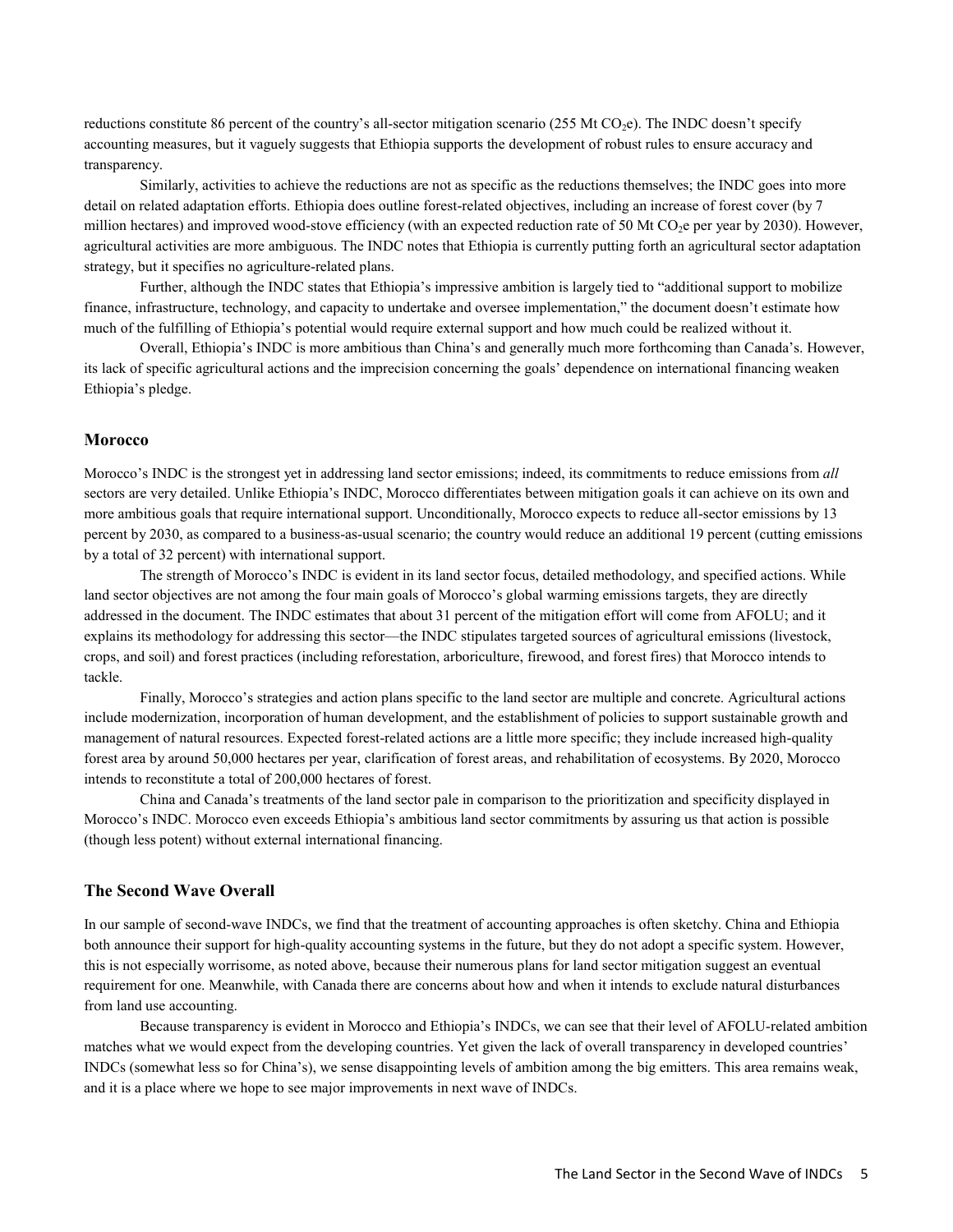These deficiencies in ambition may well explain the two most striking gaps in the four second-wave INDCs we analyzed: (1) When it addresses the land sector, Canada's INDC focuses on accounting approaches and says little about potential mitigation actions; and (2) although China's submission does specify actions for reducing land sector emissions, it does not distinguish new programs from existing ones.

# **What's Next?**

We have yet to see the INDCs of countries that contribute some of the world's largest AFOLU-related global warming emissions. While the countries that have already submitted INDCs contribute around 56 percent of all emissions, their AFOLU sectors account for only 11 percent of global AFOLU emissions. Several countries that are some of the biggest sources of land sector emissions e.g. Indonesia, Brazil, India, and Nigeria—have not submitted their INDCs. These four, while contributing only about 15 percent to global emissions, have land sectors that are responsible for almost half of all AFOLU emissions (WRI 2015).

Because strategies and actions to mitigate emissions from the land sector are imperative to lowering the risks of dangerous climate change, UCS will continue to analyze forthcoming INDCs from countries such as these. In so doing, we will consider both the local picture (whether the countries intend to do what they have the potential to do) and the big picture (how the accumulation of INDC land sector actions measures up against what is needed to spare the planet from calamity).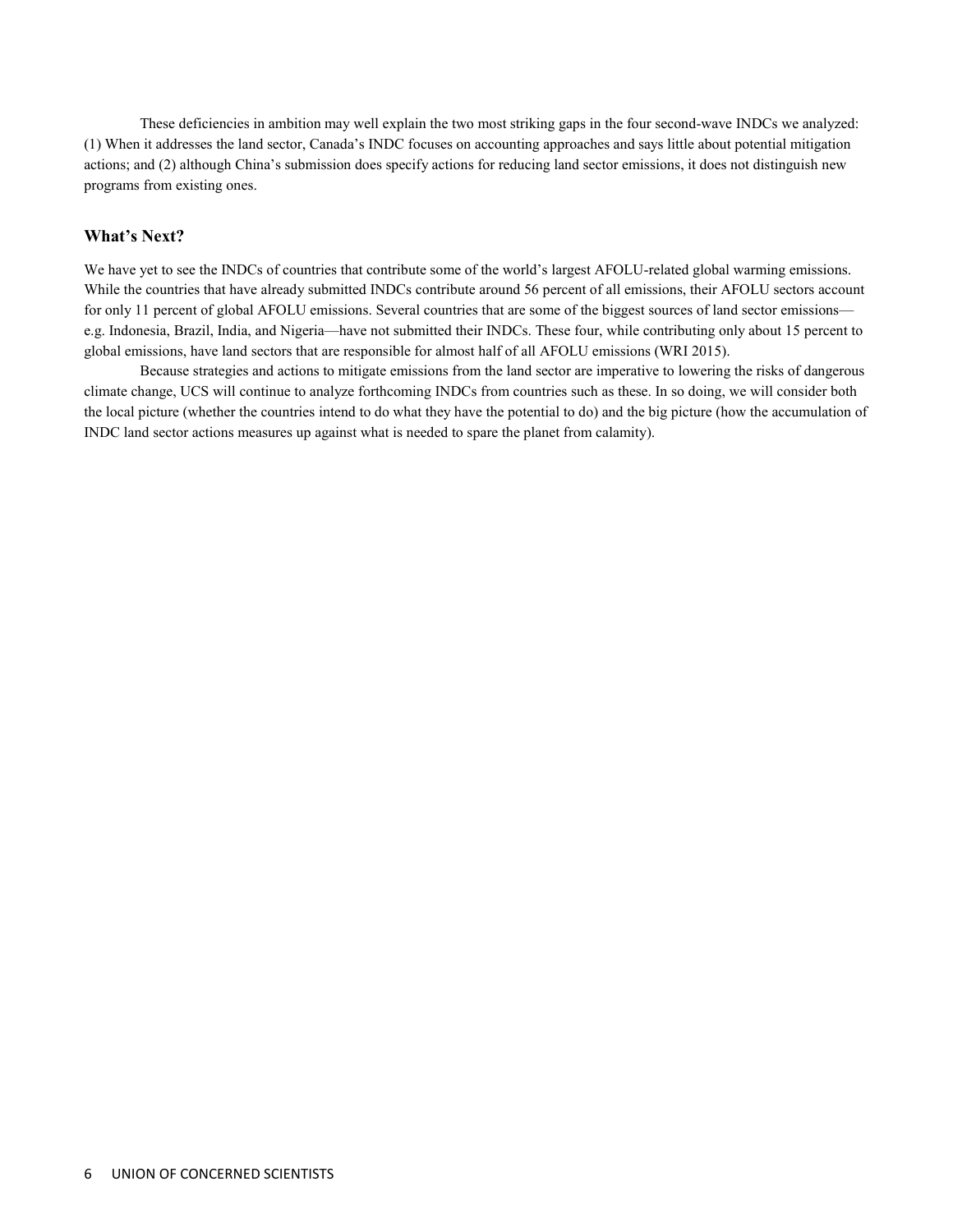# **[REFERENCES]**

Amiro, B.D., J.B. Todd, B.M. Wotton, K.A. Logan, M.D. Flannigan, B.J. Stocks, J.A. Mason, D.L Martell, and K.G. Hirsch. 2001. Direct Carbon emissions from Canadian forest fires, 1959-1999. *Canadian Journal of Forest Research* 31(3):512–525. Online at *www.nrcresearchpress.com/doi/abs/10.1139/x00-197#.VdH-FvlViko*, accessed on August 17, 2015.

Bajželj, B., K.S. Richards, J.M. Allwood, P. Smith, J.S. Dennis, E. Curmi, and C.A. Gilligan. 2014. Importance of food-demand management for climate mitigation. *Nature Climate Change* 4:924–929. Online at *http://www.nature.com/nclimate/journal/v4/n10/full/nclimate2353.html*, accessed on August 17, 2015.

Boucher, D., and K. Ferretti-Gallon. 2015. *The land sector in the first INDCs*. Cambridge, MA: Union of Concerned Scientists. Online at *www.ucsusa.org/sites/default/files/attach/2015/06/ucs-land-sector-in-first-indcs-2015.pdf*, accessed on August 17, 2015.

Boucher, D., and K. Ferretti-Gallon. 2014. *Halfway there? What the land sector can contribute to closing the emissions gap*. Cambridge, MA: Union of Concerned Scientists. Online at *www.ucsusa.org/global-warming/stop-deforestation/halfway-therewhat-land-sector-can-contribute-closing-emissions-gap#,* accessed on August 17, 2015.

Canadell, J.G., D.E. Pataki, R. Gifford, R.A. Houghton, Y. Luo, M.R. Raupach, P. Smith, and W. Steffen. 2007. Chapter 6: Saturation of the terrestrial carbon sink. In *Terrestrial ecosystems in a changing world*, edited by J.G. Canadell, D.E. Pataki, and L.F. Pitelka. Berlin, Germany: Springer Science & Business Media. Online at *http://link.springer.com/chapter/10.1007%2F978-3- 540-32730-1\_6*, accessed on August 17, 2015.

Chen, W., J.M. Chen, D.T. Price, J. Cihlar, and J. Liu. 2000. Carbon offset potentials of four alternative forest management strategies in Canada: A simulation study. *Mitigation and Adaptation Strategies for Global Change* 5:143–169. Online at *http://link.springer.com/article/10.1023%2FA%3A1009671422344*, accessed on August 17, 2015.

Government of Canada. 2015. Canada's INDC submission to the UNFCCC. Online at *http://www4.unfccc.int/submissions/INDC/Published%20Documents/Canada/1/INDC%20-%20Canada%20-%20English.pdf*, accessed on August 18, 2015.

Government of China. 2015. Enhanced actions on climate change: China's intended nationally determined contribution. Online at *http://www4.unfccc.int/submissions/INDC/Published%20Documents/China/1/China's%20INDC%20- %20on%2030%20June%202015.pdf*, accessed on August 18, 2015.

Government of the Federal Democratic Republic of Ethiopia. 2015. Intended nationally determined contribution (INDC) of the Federal Democratic Republic of Ethiopia. Online at *http://www4.unfccc.int/submissions/INDC/Published%20Documents/Ethiopia/1/INDC-Ethiopia-100615.pdf*, accessed on August

17, 2015. Government of Morocco. 2015. Morocco: Intended nationally determined contribution (INDC) Under the UNFCCC. Online at

*http://www4.unfccc.int/submissions/INDC/Published%20Documents/Morocco/1/Morocco%20INDC%20submitted%20to%20UNF CCC%20-%205%20june%202015.pdf,* accessed on August 17, 2015.